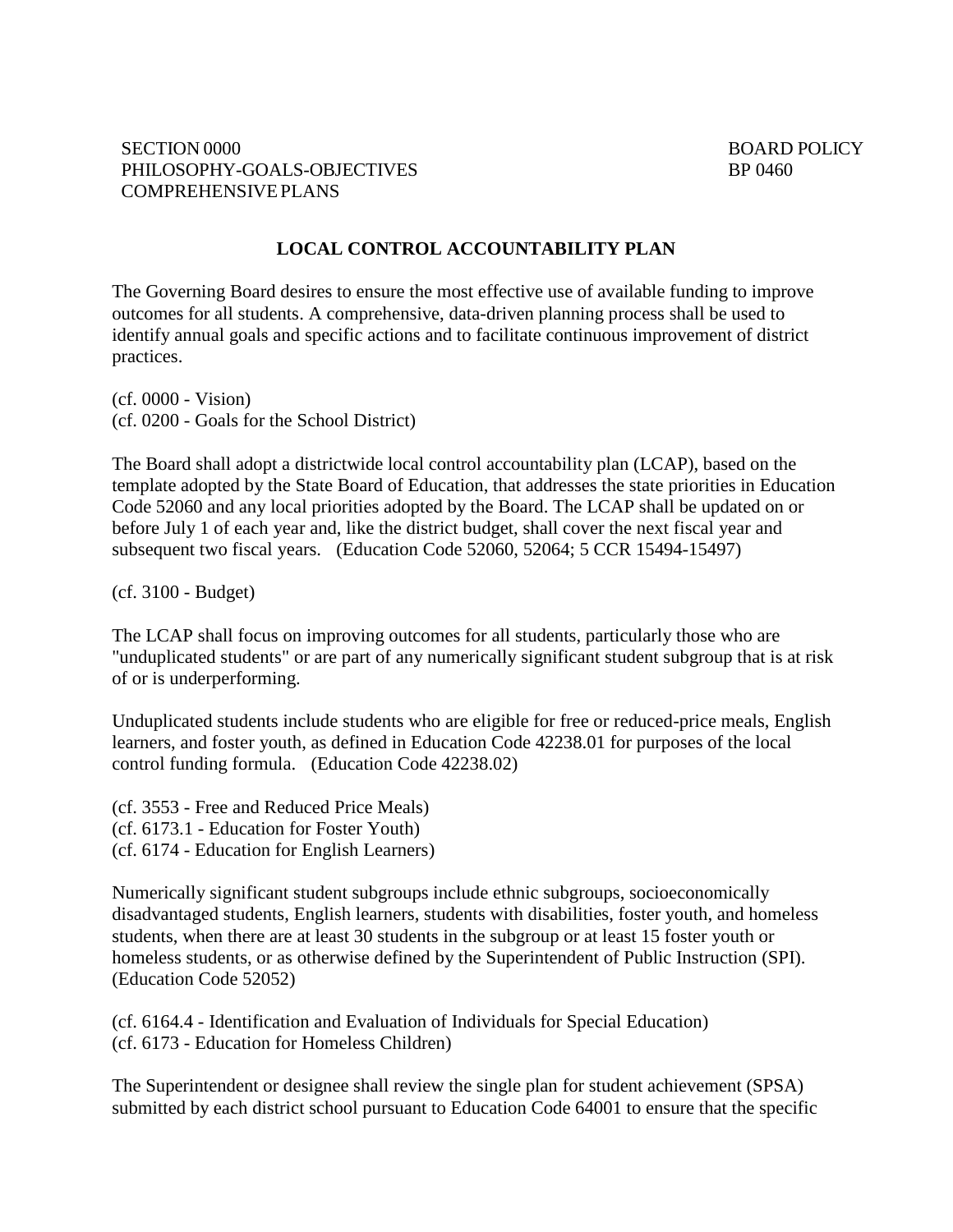actions included in the LCAP are consistent with strategies included in the SPSA. (Education Code 52062)

(cf. 0420 - School Plans/Site Councils)

The LCAP shall also be aligned with other district and school plans to the extent possible in order to minimize duplication of effort and provide clear direction for program implementation.

(cf. 0400 - Comprehensive Plans) (cf. 0440 - District Technology Plan) (cf. 0450 - Comprehensive Safety Plan) (cf. 5030 - Student Wellness) (cf. 6171 - Title I Programs) (cf. 7110 - Facilities Master Plan)

Any complaint that the district has not complied with legal requirements pertaining to the LCAP may be filed pursuant to AR 1312.3 - Uniform Complaint Procedures. (Education Code 52075)

(cf. 1312.3 - Uniform Complaint Procedures)

### Plan Development

The Superintendent or designee shall gather data and information needed for effective and meaningful plan development and present it to the Board and community. Such data and information shall include, but not be limited to, data regarding the number of students in student subgroups, disaggregated data on student achievement levels, and information about current programs and expenditures.

The Board shall consult with teachers, principals, administrators, other school personnel, employee bargaining units, parents/guardians, and students in developing the LCAP. Consultation with students shall enable unduplicated students and other numerically significant student subgroups to review and comment on LCAP development and may include surveys of students, student forums, student advisory committees, and/or meetings with student government bodies or other groups representing students. (Education Code 52060; 5 CCR 15495)

(cf. 1220 - Citizen Advisory Committees) (cf. 4140/4240/4340 - Bargaining Units) (cf. 6020 - Parent Involvement)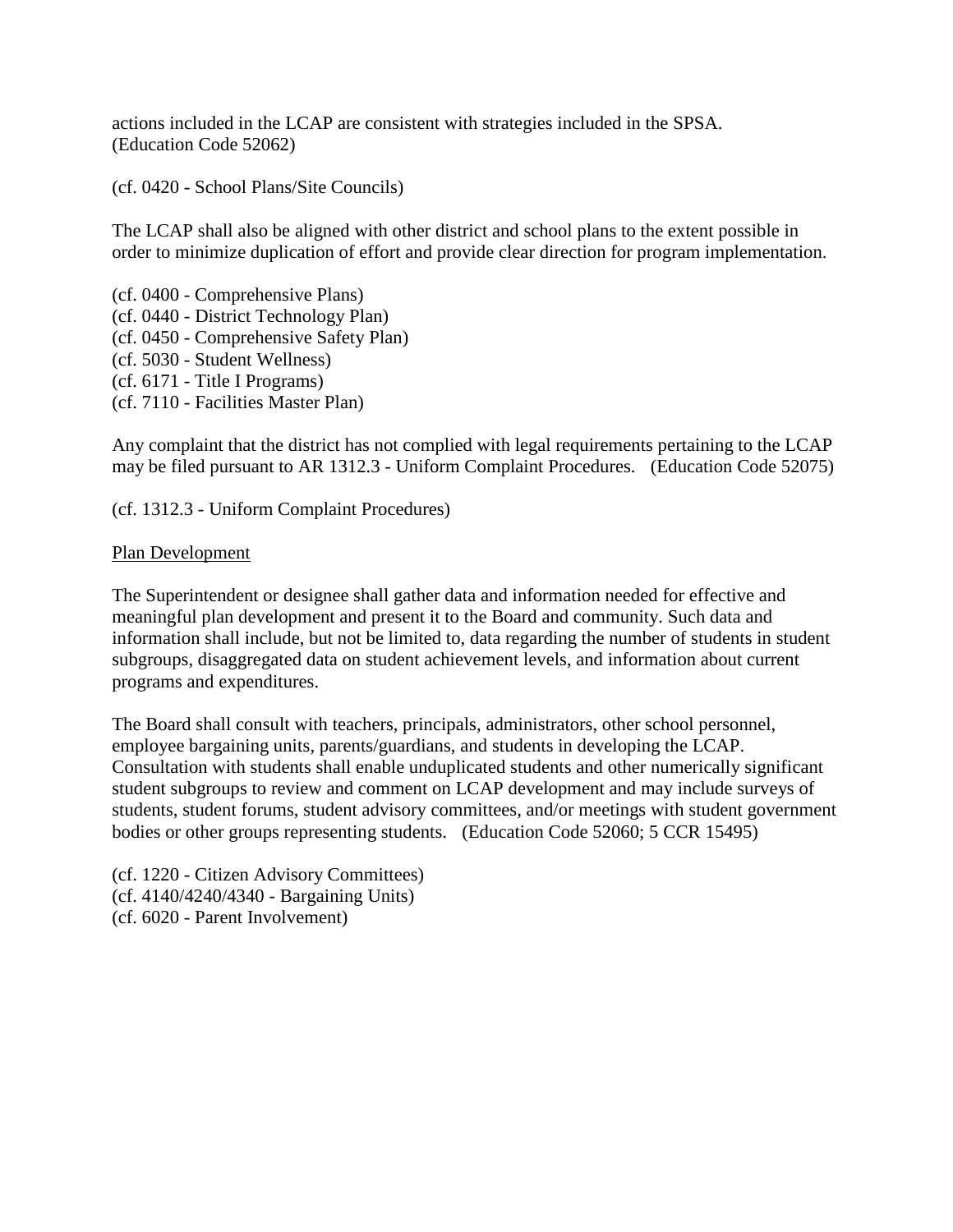### Public Review and Input

The Board shall establish a parent advisory committee to review and comment on the LCAP. The committee shall be composed of a majority of parents/guardians and shall include at least one parent/guardian of an unduplicated student as defined above. (Education Code 52063; 5 CCR 15495)

Whenever district enrollment includes at least 15 percent English learners, with at least 50 students who are English learners, the Board shall establish an English learner parent advisory committee composed of a majority of parents/guardians of English learners. (Education Code 52063; 5 CCR 15495)

The Superintendent or designee shall present the LCAP to the committee(s) before it is submitted to the Board for adoption and shall respond in writing to comments received from the committee(s). (Education Code 52062)

The Superintendent or designee shall notify members of the public of the opportunity to submit written comments regarding the specific actions and expenditures proposed to be included in the LCAP. The notification shall be provided using the most efficient method of notification possible, which may not necessarily include producing printed notices or sending notices by mail. All written notifications related to the LCAP shall be provided in the primary language of parents/guardians when required by Education Code 48985. (Education Code 52062) (cf. 5145.6 - Parental Notifications)

As part of the parent and community engagement process, the district shall solicit input on effective and appropriate instructional methods, including, but not limited to, establishing language acquisition programs to enable all students, including English learners and native English speakers, to have access to the core academic content standards and to become proficient in English. (Education Code 305-306)

The Board shall hold at least one public hearing to solicit the recommendations and comments of members of the public regarding the specific actions and expenditures proposed to be included in the LCAP. The public hearing shall be held at the same meeting as the budget hearing required pursuant to Education Code 42127 and AR 3100 - Budget. (Education Code 42127, 52062) (cf. 9320 - Meetings and Notices)

### Adoption of the Plan

The Board shall adopt the LCAP prior to adopting the district budget, but at the same public meeting. This meeting shall be held after the public hearing described above, but not on the same day as the hearing.

The Board may adopt revisions to the LCAP at any time during the period in which the plan is in effect, provided the Board follows the process to adopt the LCAP pursuant to Education Code 52062 and the revisions are adopted in a public meeting. (Education Code 52062)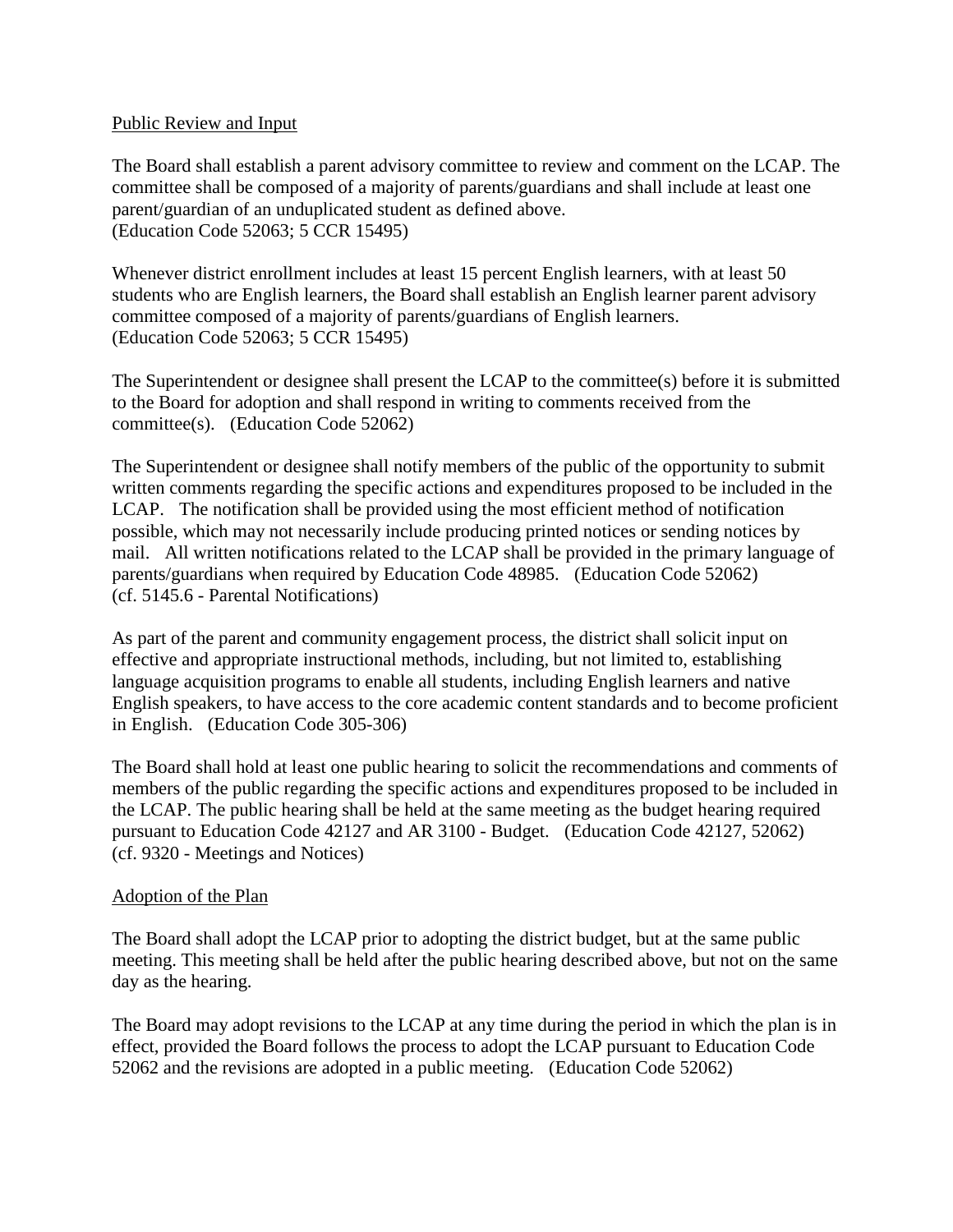# Submission of Plan to County Superintendent of Schools

Not later than five days after adoption of the LCAP, the Board shall file the LCAP with the County Superintendent of Schools. (Education Code 52070)

If the County Superintendent sends, by August 15, a written request for clarification of the contents of the LCAP, the Board shall respond in writing within 15 days of the request. If the County Superintendent then submits recommendations for amendments to the LCAP within 15 days of receiving the Board's response, the Board shall consider those recommendations in a public meeting within 15 days of receiving the recommendations. (Education Code 52070)

### Monitoring Progress

The Superintendent or designee shall report to the Board, at least annually in accordance with the timeline and indicators established by him/her and the Board, regarding the district's progress toward attaining each goal identified in the LCAP. Evaluation shall include, but not be limited to, an assessment of district and school performance reported on the California School Dashboard. Evaluation data shall be used to recommend any necessary revisions to the LCAP. (cf. 0500 - Accountability)

### Technical Assistance/Intervention

When it is in the best interest of the district, the Board may submit a request to the County Superintendent for technical assistance, including, but not limited to: (Education Code 52071)

1. Assistance in the identification of district strengths and weaknesses in regard to state priorities, and review of effective, evidence-based programs that apply to the district's goals

2. Assistance from an academic expert, team of academic experts, or another district in the county in identifying and implementing effective programs to improve the outcomes for student subgroups

3. Advice and assistance from the California Collaborative for Educational Excellence established pursuant to Education Code 52074

In the event that the County Superintendent requires the district to receive technical assistance pursuant to Education Code 52071, the Board shall review all recommendations received from the County Superintendent or other advisor and shall consider revisions to the LCAP as appropriate in accordance with the process specified in Education Code 52062.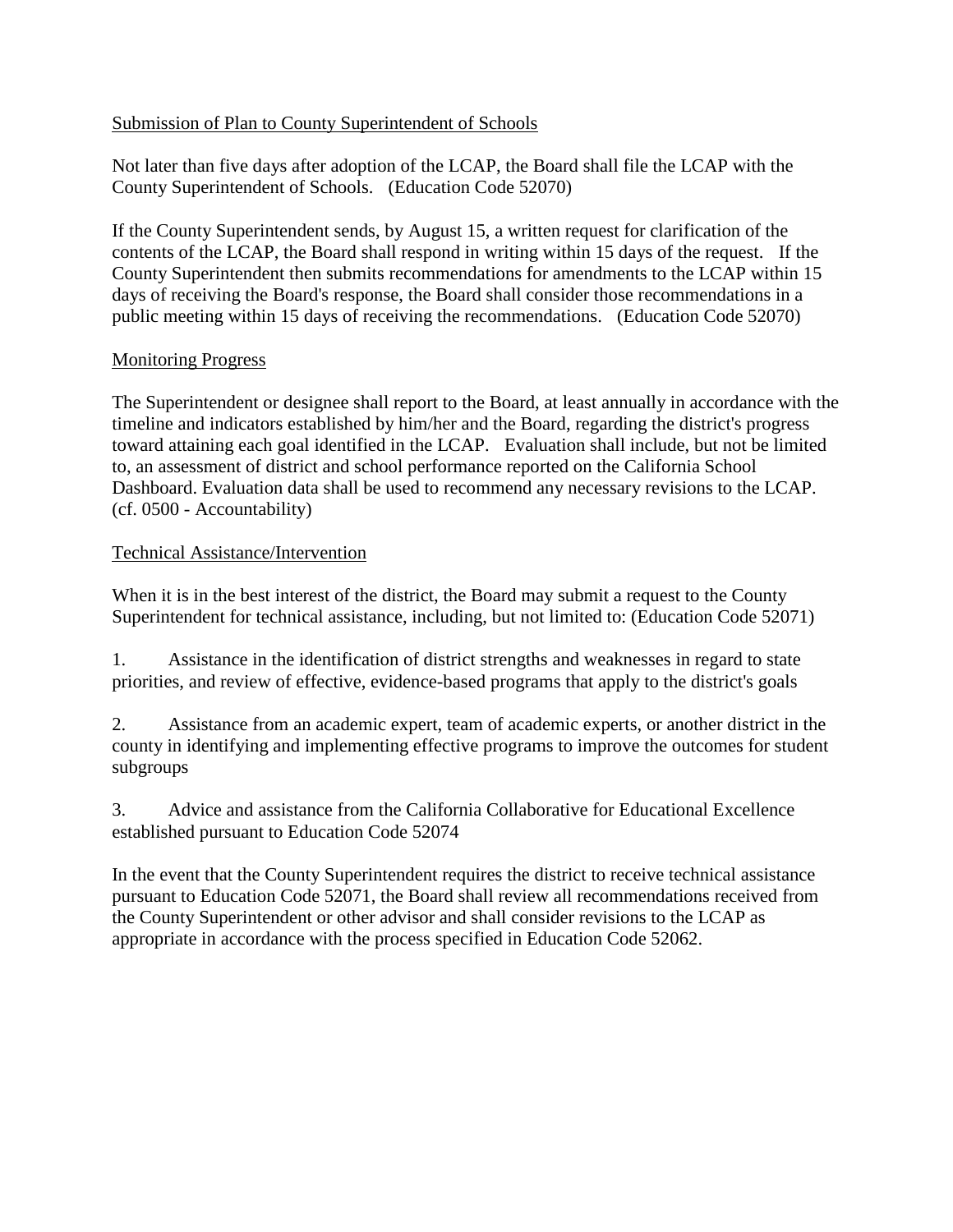If the SPI identifies the district as needing intervention pursuant to Education Code 52072, the district shall cooperate with any action taken by the SPI or any academic advisor appointed by the SPI, which may include one or more of the following:

- 1. Revision of the district's LCAP
- 2. Revision of the district's budget in accordance with changes in the LCAP
- 3. A determination to stay or rescind any district action that would prevent the district from improving outcomes for all student subgroups, provided that action is not required by a collective bargaining agreement

Legal Reference: EDUCATION CODE 305-306 English language education 17002 State School Building Lease-Purchase Law, including definition of good repair 33430-33436 Learning Communities for School Success Program; grants for LCAP implementation 41020 Audits 42127 Public hearing on budget adoption 42238.01-42238.07 Local control funding formula 44258.9 County superintendent review of teacher assignment 48985 Parental notices in languages other than English 51210 Course of study for grades 1-6 51220 Course of study for grades 7-12 52052 Numerically significant student subgroups 52060-52077 Local control and accountability plan 52302 Regional occupational centers and programs 52372.5 Linked learning pilot program 54692 Partnership academies 60119 Sufficiency of textbooks and instructional materials; hearing and resolution 60605.8 California Assessment of Academic Achievement; Academic Content Standards Commission 60811.3 Assessment of language development 64001 Single plan for student achievement

99300-99301 Early Assessment Program

# CODE OF REGULATIONS, TITLE 5

15494-15497 Local control and accountability plan and spending requirements

UNITED STATES CODE, TITLE 20

6312 Local educational agency plan

6826 Title III funds, local plans